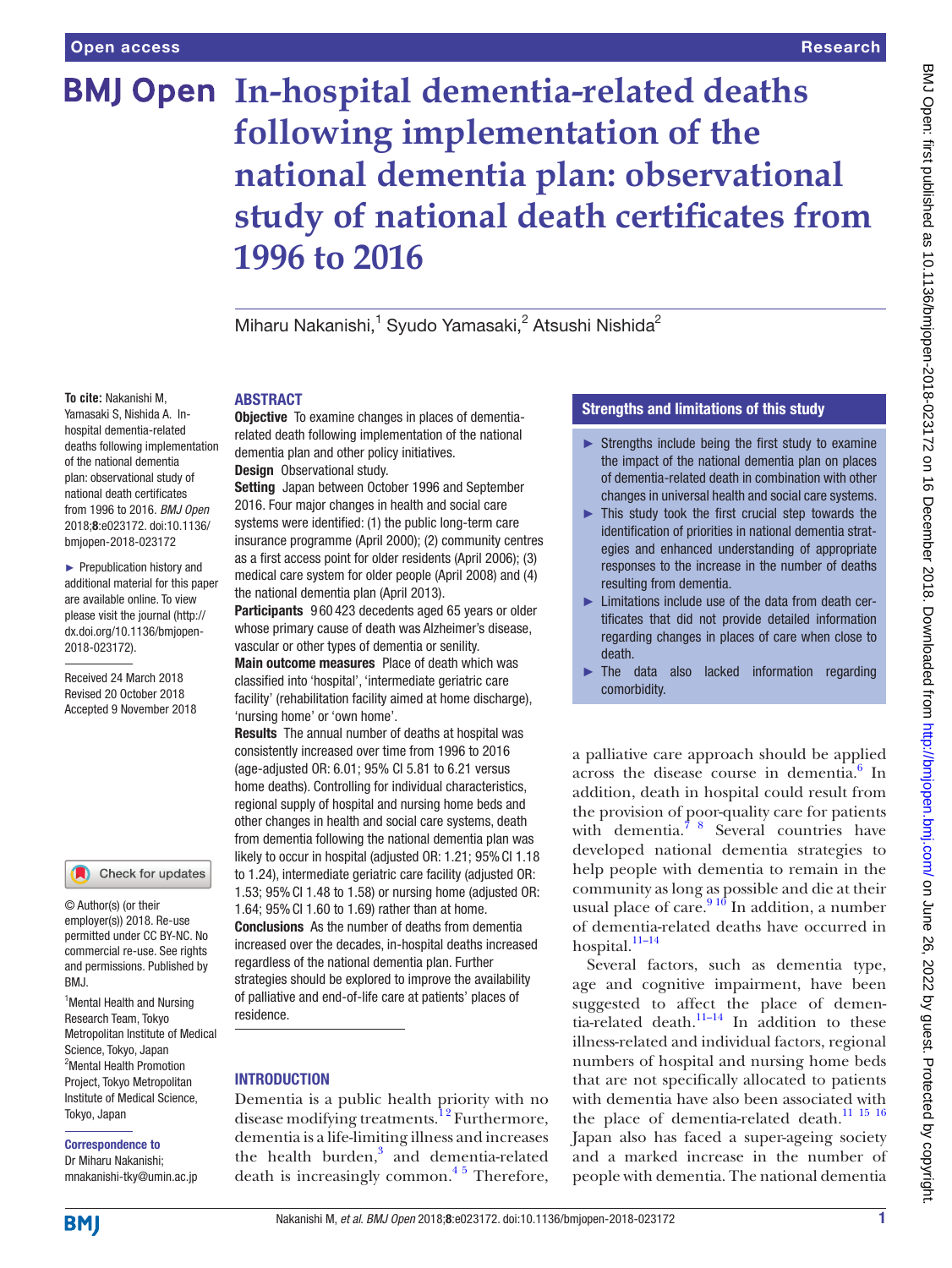plan (Orange Plan) was launched in April 2013 to address social challenges.<sup>9</sup> However, little is known about changes in places of dementia-related death following the implementation of the national dementia plan. Empirical evidence involving Japanese individuals could reveal the challenges faced in establishing dementia strategies in an ageing society and enhance understanding of appropriate responses to the increase in the number of deaths resulting from dementia.

The aim of the study was to examine changes in places of dementia-related death following implementation of the national dementia plan in Japan. We hypothesised that the national dementia plan reduced in-hospital deaths from dementia after April 2013.

#### **METHODS** Study design

Data from death certificates, obtained from vital statistics in Japan, were analysed. A detailed description of these data has been reported elsewhere.<sup>17</sup> Data regarding deaths of Japanese residents aged 65 years or older were extracted from those regarding deaths that occurred in Japan between October 1996 and September 2016.

As dementia care services usually involve universal health and social care systems and dementia-specific services, we examined the associations between places of death and changes in health and social care systems and the national dementia plan. Four major changes in health and social care systems were identified ([table](#page-1-0) 1): (1) the public long-term care insurance (LTCI) programme was introduced in April 2000; (2) general community support centres and community-based care services, including group homes, as well as home-care support clinics were introduced in April 2006; (3) a medical care system for older people was introduced in April 2008 and (4) the national dementia plan was launched in April 2013.

General community support centres serve as a first access point for older residents, including those with dementia, in each local area.<sup>[9](#page-7-5)</sup> Group homes offer smallscale, homelike accommodation for residents with mild to moderate dementia, and residents with dementia in these homes have shown higher quality of life relative to that of those living at home.<sup>18</sup> The medical care system for older people includes prefectural (state) health insurers that cover inhabitants aged 75 years or older in the prefecture. Home-care support clinics offer palliative and end-oflife care services to older patients with cancer and other

<span id="page-1-0"></span>

| Table 1<br>Four changes in health and social care systems in Japan |                                                                                                                                                                                                                                                                                                                                                                                                                                                                                                                                                                                                                                                                                                                                                                                                                          |  |  |  |
|--------------------------------------------------------------------|--------------------------------------------------------------------------------------------------------------------------------------------------------------------------------------------------------------------------------------------------------------------------------------------------------------------------------------------------------------------------------------------------------------------------------------------------------------------------------------------------------------------------------------------------------------------------------------------------------------------------------------------------------------------------------------------------------------------------------------------------------------------------------------------------------------------------|--|--|--|
| <b>Period</b>                                                      | <b>System change</b>                                                                                                                                                                                                                                                                                                                                                                                                                                                                                                                                                                                                                                                                                                                                                                                                     |  |  |  |
| April 2000                                                         | The public long-term care insurance programme was introduced to provide home-care and residential care<br>services to older inhabitants.<br>Each local (city) government serves as an insurer providing long-term care insurance for older inhabitants.<br>• Care managers handle monthly care plans for home-care clients, who usually purchase home-care services<br>from providers other than the care managers.<br>Residential care services consist of special nursing homes, intermediate geriatric care facilities and long-term<br>sanatorium care beds.<br>▶ Special nursing homes are the only facilities that provide permanent residence under long-term care insurance<br>residential services.<br>Intermediate geriatric care facilities provide rehabilitation with the aim of home discharge.            |  |  |  |
| April 2006                                                         | General community support centres and community-based care services were introduced into the public long-<br>term care insurance programme.<br>► General community support centres serve as a first access point for older inhabitants, including those with<br>dementia, in each local area.<br>• Community-based care service providers handle monthly care plans and offer a package of home-based care<br>services to clients.<br>> Community-based care services include group homes that accommodate residents with mild to moderate<br>dementia.<br>Home-care support clinics were introduced into the public healthcare insurance programme.<br>> Home-care support clinics provide home-based end-of-life care for all diseases, including dementia, in<br>collaboration with home-visit nursing care services. |  |  |  |
| April 2008                                                         | A medical care system for older people was introduced into the public healthcare insurance programme.<br>The medical care system for older people established prefectural (state) health insurers to cover inhabitants<br>aged 75 years or older in the prefecture.                                                                                                                                                                                                                                                                                                                                                                                                                                                                                                                                                      |  |  |  |
| April 2013                                                         | The national dementia plan (Orange Plan) was launched.<br>Initial-phase intensive support teams were established in general community support centres to provide<br>referrals to 'medical centres for dementia' to provide definitive dementia diagnoses and support for people in<br>the early stage of dementia and their families.<br>Psychiatric inpatient care involves behaviour management and assistance in the process of home discharge for<br>people with dementia.                                                                                                                                                                                                                                                                                                                                           |  |  |  |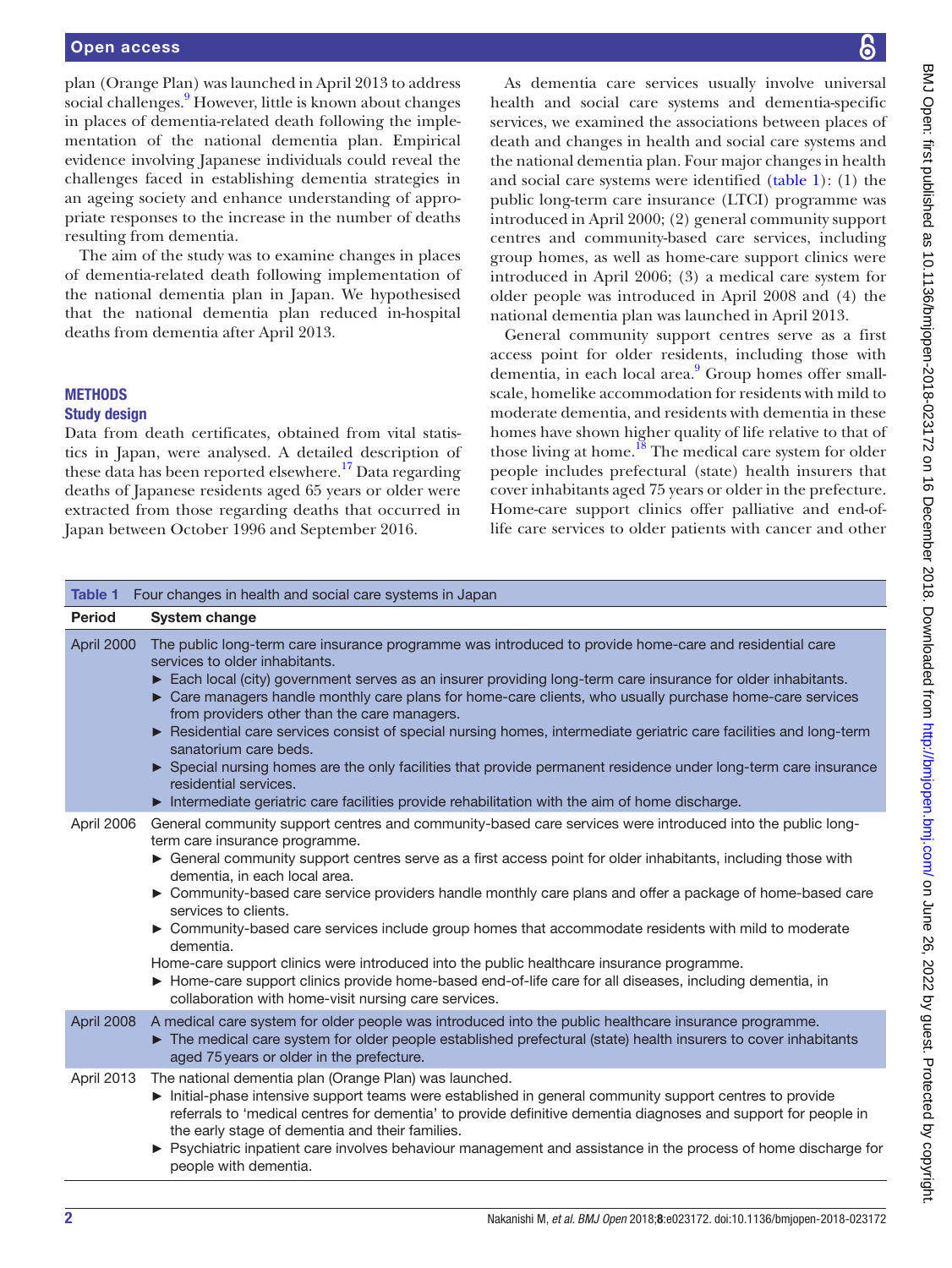Open access

16

diseases[.19](#page-7-9) The national dementia plan includes initialphase intensive support teams in general community support centres<sup>[9](#page-7-5)</sup> and provides psychiatric inpatient care, which involves behaviour management and assistance in the process of home discharge for people with dementia.

## Patient and public involvement

Patients and public were not involved in this study.

# Data set

Data regarding the primary cause of death were obtained from death certificates using International Statistical Classification of Diseases and Related Health Problems, Tenth Revision (ICD-10) codes. In Japan, death certificates are completed by a medical doctor within 7 days of death, and the leading cause of death is identified.

# **Decedents**

Deaths resulting from dementia were identified using ICD-10 codes F00 (dementia in Alzheimer's disease), F01 (vascular dementia), F02 (dementia in other disease), F03 (unspecified dementia) and G30 (Alzheimer's disease). As clinical diagnoses of dementia are under-reported as the main cause of death on death certificates,  $20^{21}$  deaths resulting from senility (ICD-10, R54) were also extracted from the mortality data. Senility is included in the following category that requires palliative care: 'Alzhei-mer's disease, dementia and senility'.<sup>[13](#page-7-11)</sup>

In total, 22 308 402 deaths were registered in Japan between October 1996 and September 2016, of which 22 262 049 involved Japanese residents. In addition, 18 546 639 (83.2% of 22 262 049) occurred in people aged 65 years or older. Of the 18 546 639 decedents who had been resident in Japan and aged 65 years or older, 982809 (5.3%) died of Alzheimer's disease (n=73531; 0.4%), vascular or other dementias (n=108427; 0.6%) or senility (n=800851; 4.3%). The dementia-related death rate per 100000 inhabitants aged 65 years or older was 9.9 in October 1996 and 26.8 in September 2016.

# **Measurement**

The dependent variable was place of death, which was classified into the following categories on the death certificates: 'hospital' (medical institution with 20 or more beds), 'clinic' (outpatient clinic or medical institution with 1–19 beds), 'intermediate geriatric care facility' (rehabilitation facility aimed at home discharge), 'nursing home', 'own home' or 'other place, unspecified'. Nursing homes included special nursing homes and fee-based homes for older people. Special nursing homes are the only facilities that provide permanent residence under LTCI residential services. Fee-based homes for older people include housing facilities that are provided in accordance with the Public Aid for the Aged Act, offer additional care and are comparable to assisted living in the USA and extra-care housing in England. Own homes included group homes. Places of death classified as 'other place, unspecified' were excluded from the analysis.

The independent variables were related to the decedents' personal characteristics, regional numbers of hospital and nursing home beds per inhabitant and changes in health and social care systems. Information regarding sex, age at death, marital status and municipality of residence was obtained from death certificate data.

Municipality of residence was associated with the number of available hospital and nursing home beds in the decedent's health region, as follows: available hospital beds per 1000 inhabitants, available special nursing home beds per 1000 inhabitants aged 65 years or older and available fee-based home beds per 1000 inhabitants aged 65 years or older. Regional data were obtained by summing the municipal data for each of the variables (online [supplementary table 1](https://dx.doi.org/10.1136/bmjopen-2018-023172)). Hospital beds were categorised into general acute care, long-term sanatorium care and psychiatric care. The prefectural government allocates healthcare resources based on health regions (called 'the secondary tier of medical care'), which usually include multiple municipalities.

During the study period, the number of municipalities decreased from 3252 to 1741 because of a municipal merger. There were 347 health regions as of 1 October 1996, and the boundaries were revised according to the municipal merger. Therefore, each variable was calculated based on the boundaries of the municipalities and health regions as of the latest survey date following death.

# Statistical methods

The distribution of places of death was calculated per month from October 1996 to September 2016. Yearly age-adjusted ORs of places of death were calculated using multinomial logistic analysis with reference to the first year (October 1996 to September 1997). Multivariate multinomial logistic analysis was also performed using the place of dementia-related death as the dependent variable and the implementation of the national dementia plan as the independent variable. Other decedent and regional characteristics and three changes in health and social care systems were included as covariates. Because data were collected from decedents nested within health regions, a multilevel model was developed using generalised linear and latent mixed models in Stata (Stata, College Station, Texas, USA).<sup>22</sup> All statistical analyses were performed using Stata SE for Windows, V.15.1 (Stata). The two-tailed significance level was set at. 05.

# **RESULTS**

# Characteristics of the deceased

Of the 982809 places of death resulting from Alzheimer's disease, vascular or other types of dementia or senility, 21599 were classified as 'other place, unspecified' and excluded from the analysis. Of the remaining 961 210 782 and five lacked information regarding marital status and municipality of residence, respectively. The final sample included in the analysis consisted of 960423 decedents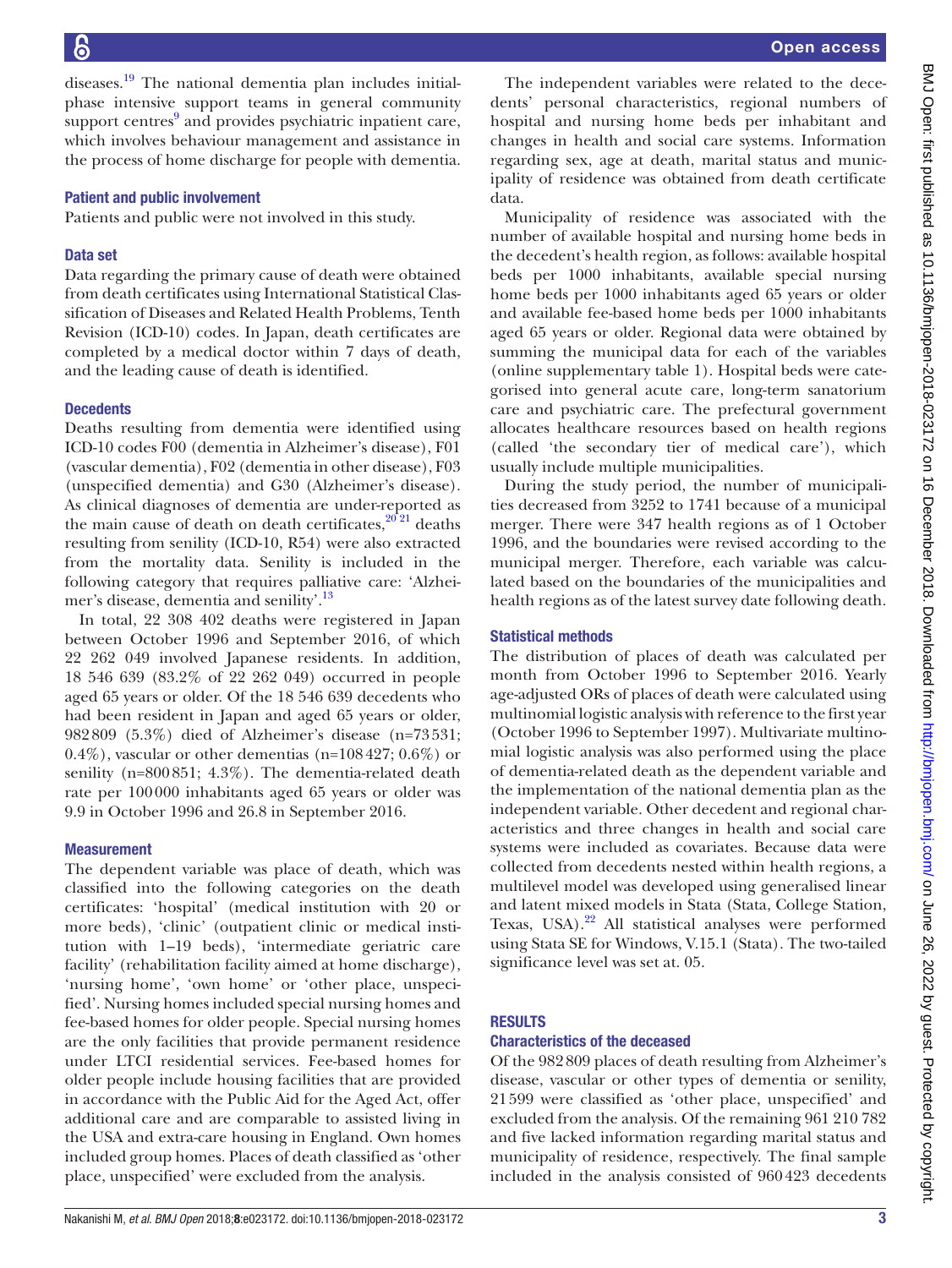<span id="page-3-0"></span>Table 2 Characteristics of 960423 people who died from Alzheimer's disease, vascular or other types of dementia and senility between October 1996 and September 2016

| Decedents' characteristics                                                                                                        |               |  |  |  |  |
|-----------------------------------------------------------------------------------------------------------------------------------|---------------|--|--|--|--|
| Primary cause of death, n (%)                                                                                                     |               |  |  |  |  |
| Alzheimer's disease                                                                                                               | 71 114 (7.4)  |  |  |  |  |
| Vascular or other type of dementia                                                                                                | 105425 (11.0) |  |  |  |  |
| Senility                                                                                                                          | 783884 (81.6) |  |  |  |  |
| Age, year, mean (SD)                                                                                                              | 90.9(6.6)     |  |  |  |  |
| Sex, male, $n$ $%$                                                                                                                | 252201 (26.3) |  |  |  |  |
| Nationality, Japanese, n (%)                                                                                                      | 958095 (99.8) |  |  |  |  |
| Marital status, n (%)                                                                                                             |               |  |  |  |  |
| Married                                                                                                                           | 188578 (19.6) |  |  |  |  |
| Divorced                                                                                                                          | 38658 (4.0)   |  |  |  |  |
| Widowed                                                                                                                           | 702171 (73.1) |  |  |  |  |
| Single                                                                                                                            | 31016 (3.2)   |  |  |  |  |
| Year of death, n (%)                                                                                                              |               |  |  |  |  |
| Baseline: October 1996 to March 2000                                                                                              | 87209 (9.1)   |  |  |  |  |
| Long-term care insurance: April 2000 to<br>March 2006*                                                                            | 166433 (17.3) |  |  |  |  |
| Community general support centre,<br>community-based care services<br>and home-care support clinics: April<br>2006 to March 2008+ | 73446 (7.6)   |  |  |  |  |
| A medical care system for older people:<br>April 2008 to March 2013‡                                                              | 293439 (30.6) |  |  |  |  |
| National dementia plan: April<br>2013 to September 2016§                                                                          | 339896 (35.4) |  |  |  |  |

\*The public long-term care insurance programme was introduced in April 2000.

†General community support centres (first access point for older people) and community-based care services, including group homes, were introduced into the public long-term care insurance programme in April 2006. Home-care support clinics (home-based end-of-life care available for all diseases) were introduced into the public healthcare insurance programme in April 2006.

‡The medical care system for older people (healthcare insurance scheme for people aged 75 years or older) was introduced into the public healthcare insurance programme in April 2008. §The national dementia plan (Orange Plan) was launched in April

2013.

(97.7% of 982 809). During the entire study period, 26.3% of 960423 decedents were men, with a mean age at death of 90.9 years. In addition, 73.1% of decedents were widowed at death [\(table](#page-3-0) 2).

#### Regional data

During the study period, the national number of general acute care beds per 1000 inhabitants declined from 10.23 to 7.74. In contrast, the number of long-term sanatorium care beds per inhabitant increased from 0.30 to 2.65, and the number of psychiatric beds per inhabitant remained stable between 2.63 and 2.89. In addition, the number of permanent nursing home beds per 1000 inhabitants aged 65 years or older increased from 12.68 to 15.41, and the

from 1.57 to 16.81.

During the study period, death in hospital accounted for nearly half (n=434795, 45.3%) of all deaths resulting from Alzheimer's disease, vascular or other types of dementia or senility. In addition, 238429 (24.8%), 220652 (23.0%) and 66547 (6.9%) deaths occurred at home, in nursing homes and in intermediate care facilities, respectively.

The number of deaths per month increased gradually from October 1996 (n=1870) to September 2016 (n=8994), and an annual peak was observed regularly in January for over two decades. The number of deaths in hospital increased from October 1996 (n=584, 31.2%) to September 2016 (n=3725, 41.4%). The number of deaths in intermediate geriatric care facilities increased consistently from October 1996 (n=15, 0.8%) to September 2016 (n=851, 9.5%), and the number of deaths in nursing homes increased from October 1996 (n=165, 8.8%) to September 2016 (n=3012, 33.5%). In addition, the number of deaths at home was stable between October 1996 (n=1106, 59.1%) and September 2016 (n=1406, 15.6%; [figure](#page-4-0) 1).

The age-adjusted ORs versus home deaths per year showed a consistent increase over the two decades in deaths at hospital, nursing home and intermediate geriatric care facility (online [supplementary table 2](https://dx.doi.org/10.1136/bmjopen-2018-023172)).

# **MAIN RESULTS**

With decedents' and regional characteristics and other changes in health and social care systems controlled for, dementia-related death following the implementation of the national dementia plan was more likely to occur in a hospital, an intermediate geriatric care facility or nursing home relative to the patient's home. Death in hospital was more likely to occur when the cause of death was Alzheimer's disease or another type of dementia, relative to senility and when the decedent was younger relative to older, female relative to male, of a nationality other than Japanese relative to Japanese or divorced or single relative to widowed. In addition, it was more likely to occur after, rather than before, the introduction of the LTCI programme (April 2000), community general support centres, community-based care services and home-care support clinics (April 2006), a medical care system for older people (April 2008) and when the decedents had been residents in regions with a higher, relative to lower, numbers of general acute care beds, psychiatric beds, long-term sanatorium care beds, special nursing home beds or fee-based home beds per inhabitant. Decedents who were married at death were less likely to die in hospital relative to their own homes. With the exception of sex, nationality and the number of long-term sanatorium care beds per inhabitant, these variables were also significantly related to an increased likelihood of death in nursing homes or intermediate geriatric care facilities. Male decedents were more likely, relative to female decedents, to die in hospital or an intermediate geriatric care facility ([table](#page-5-0) 3).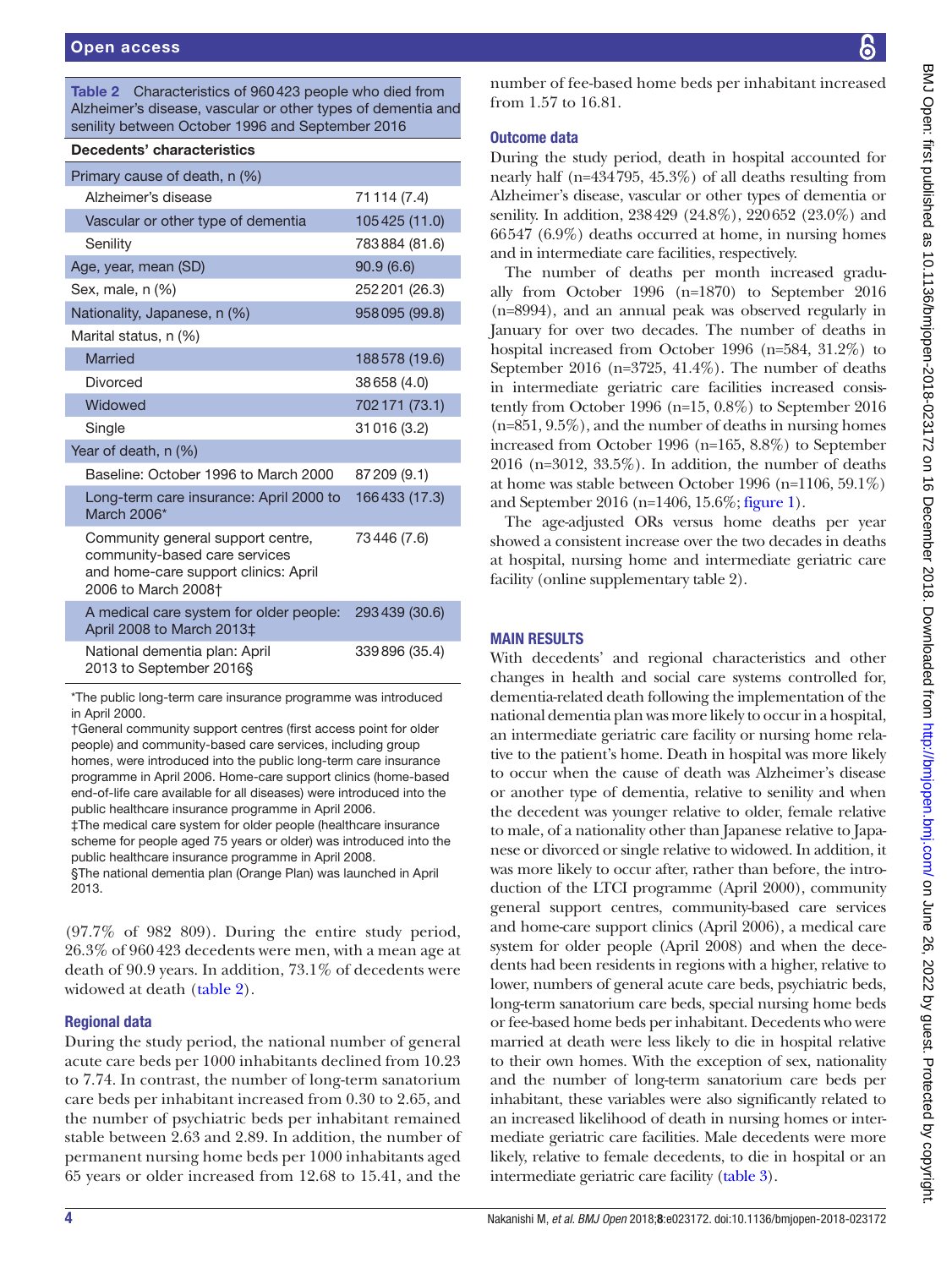

<span id="page-4-0"></span>types of dementia and senility per month. The figure indicates a stacked graph of the number of deaths from Alzheimer's disease, vascular or other types of dementia and senility counted per month. Blue, orange, green and red areas represent death in hospital, an intermediate geriatric care facility, a nursing home and the patient's own home. Intermediate geriatric care facilities provide rehabilitation with the aim of home discharge. Nursing homes include special nursing homes and feebased homes for older people. Special nursing homes are the only facilities that provide permanent residence under long-term care insurance residential services. Fee-based homes for older people are housing facilities provided in accordance with the Public Aid for the Aged Act, offer additional care and are comparable to extra care housing in England. Vertical lines represent the timing of changes in health and social care systems; in April 2000, the public long-term care insurance programme was introduced; in April 2006, community general support centres, community-based care services and home-care support clinics were implemented; in April 2008, a medical care systems for older people was established and in April 2013, the national dementia plan was launched.

#### **DISCUSSION**

Contrary to our hypothesis, death from dementia was more likely to occur in hospital, rather than at patients' homes, even after implementation of the national dementia plan. A yearly age-adjusted likelihood of death in hospital was consistently increased alongside increasing deaths from dementia in Japan over the two decades. An increased likelihood of death in hospital was persistent even controlling for the national dementia plan and other changes in health and social care systems.

The number of deaths resulting from Alzheimer's disease, vascular or other types of dementia or senility increased over two decades. Furthermore, a higher mortality rate was observed in winter, relative to those observed in other seasons, similar to findings in Western countries. $23-25$  Our sample was similar to other countries in demographic characteristics such as age and sex. $11$ However, the proportion of deaths for which Alzheimer's disease or another type of dementia was the primary cause in Japan (1.0%) was lower relative to those observed in Portugal  $(5.5\%)^{13}$  and Belgium  $(9.8\%)^{26}$ . The number of deaths resulting from senility was higher relative to those resulting from Alzheimer's disease or vascular or other types of dementia. Moreover, clinical diagnosis of dementia could have been under-reported as a primary cause of death in both Japan and European countries.<sup>2021</sup> Although home-care support clinics address palliative and end-of-life care for home-dwelling people with dementia, home-based end-of-life care services were provided mainly

to patients with cancer.<sup>[19](#page-7-9)</sup> Some health and social care professionals do not recognise dementia as a life-limiting illness. Therefore, national dementia strategies should address the dementia knowledge deficits among health and social care professionals.

In contrast to Western countries, in which most deaths resulting from dementia occurred at nursing homes, hospital was the predominant place of dementia-related death in Japan. $11\overline{27}$  It should be noted that hospital deaths resulting from Alzheimer's disease, vascular or other types of dementia or senility were less frequent relative to other conditions requiring palliative care, such as malignant neoplasm, in Japan  $(84.9\% \text{ in } 2016)$ .<sup>28</sup> Therefore, the high prevalence of hospital deaths in Japan stemmed from general end-of-life care practices rather than dementia-specific care. People with advanced dementia are sometimes transferred to hospital from their usual place of care to receive life-sustaining treatment in Japan. For example, special nursing home residents with dementia were typically transferred to hospital (21.5% of all discharges of residents with dementia), $29$  and tube feeding was introduced for those with no expectation of improved quality of life.[30](#page-7-17) Hospital transfers of actively dying people with advanced dementia is ill advised, as it leads to aggressive medical interventions that are more burdensome to the patient than they are beneficial. $31$  The national dementia plan increased the promotion of advanced care plans concerning decisions to forgo life-sustaining medical treatment at the active dying phase. Nonetheless, there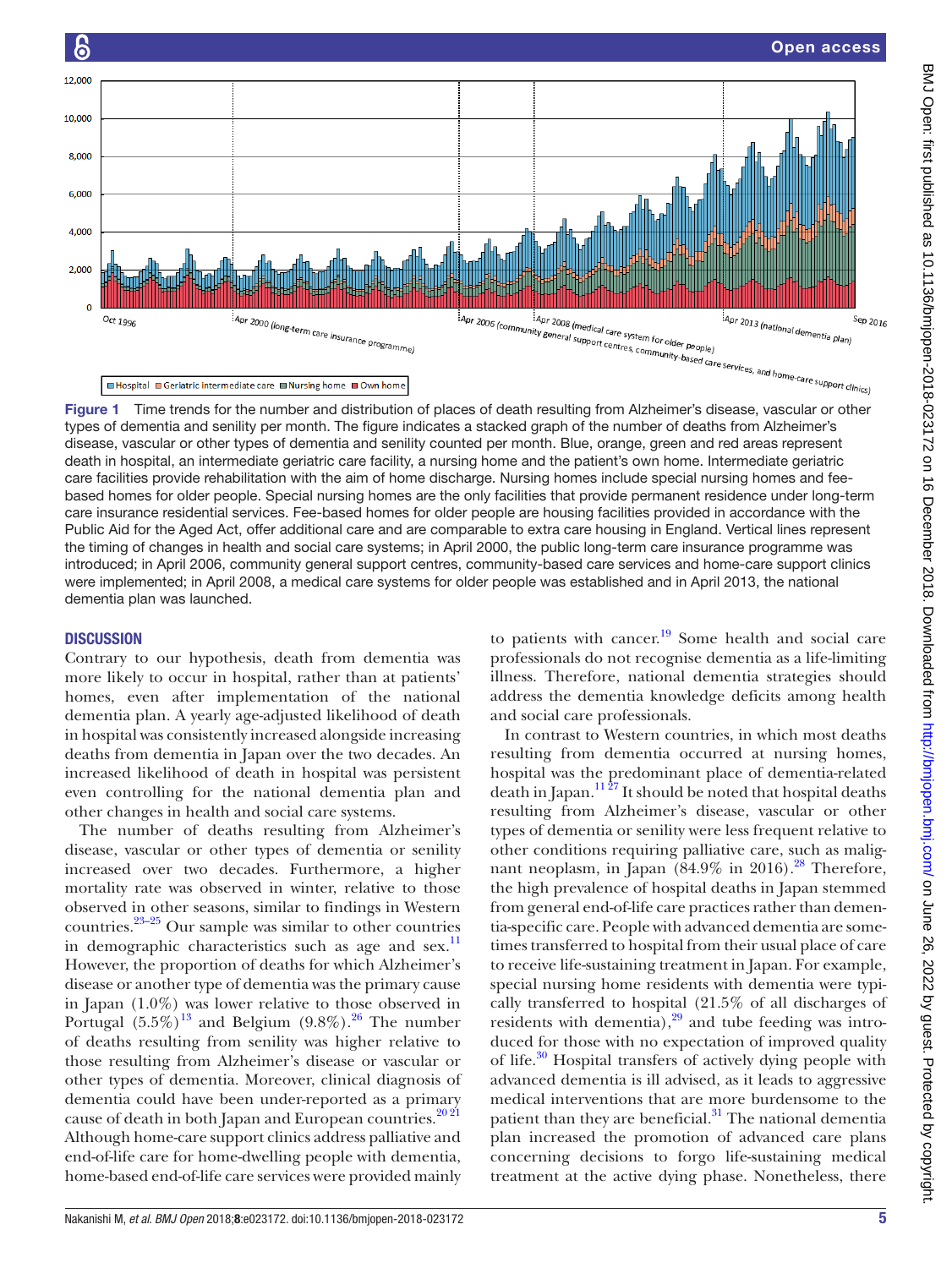<span id="page-5-0"></span>Table 3 Multinomial logistic regression analysis of places of death resulting from Alzheimer's disease, vascular or other types of dementia and senility

| OR, 95% CI: reference=own home                                                                                 | <b>Hospital</b>                  | <b>Nursing home</b>                | Intermediate geriatric<br>care facility |
|----------------------------------------------------------------------------------------------------------------|----------------------------------|------------------------------------|-----------------------------------------|
| Primary cause of death; reference=senility                                                                     |                                  |                                    |                                         |
| Alzheimer's disease                                                                                            | 1.91 (1.86 to 1.95)*             | 1.76 (1.71 to 1.81) <sup>*</sup>   | 1.91 (1.84 to 1.99)*                    |
| Vascular or other type of dementia                                                                             | 1.84 (1.80 to 1.88)*             | 1.96 (1.92 to 2.01)*               | 2.65 (2.58 to 2.73)*                    |
| Age, year                                                                                                      | 0.97 (0.96 to 0.97)*             | 0.99 (0.99 to 0.99)*               | 0.99 (0.993 to 0.996)*                  |
| Sex, male                                                                                                      | 1.04 (1.02 to 1.05)*             | $0.66$ (0.65 to 0.67) <sup>*</sup> | 0.79 (0.77 to 0.81)*                    |
| Nationality, Japanese                                                                                          | 0.80 (0.71 to 0.89)*             | 0.99 (0.86 to 1.12)                | 1.13 (0.93 to 1.38)                     |
| Marital status: reference=widowed                                                                              |                                  |                                    |                                         |
| Married                                                                                                        | 0.81 (0.79 to 0.82)*             | $0.62$ (0.61 to 0.64) <sup>*</sup> | 0.70 (0.68 to 0.72)*                    |
| <b>Divorced</b>                                                                                                | 1.42 (1.37 to 1.46) <sup>*</sup> | 2.20 (2.12 to 2.27)*               | 1.20 (1.14 to 1.26)*                    |
| Single                                                                                                         | 1.23 (1.19 to 1.28)*             | 1.60 (1.54 to 1.66)*               | 1.12 (1.06 to 1.18)*                    |
| Changes in health and social care systems                                                                      |                                  |                                    |                                         |
| Long-term care insurance programme (April 2000)                                                                | 1.88 (1.82 to 1.95)*             | 2.03 (1.94 to 2.12)*               | 3.11 (2.91 to 3.31)*                    |
| General community support centres, community-based<br>care services and home-care support clinics (April 2006) | 1.25 (1.21 to 1.29)*             | 1.57 (1.52 to 1.63)*               | 1.70 (1.62 to 1.79)*                    |
| A medical care system for older people (April 2008)                                                            | 1.48 (1.44 to 1.52) <sup>*</sup> | 1.96 (1.90 to 2.03)*               | 2.09 (2.00 to 2.18)*                    |
| National dementia plan (April 2013)                                                                            | 1.21 (1.18 to 1.24) <sup>*</sup> | 1.64 (1.60 to 1.69)*               | 1.53 (1.48 to 1.58)*                    |
| Regional supply of health and social care services                                                             |                                  |                                    |                                         |
| General acute care beds per 1000 inhabitants                                                                   | 1.01 (1.01 to 1.02)*             | 1.02 (1.01 to 1.02)*               | 1.03 (1.02 to 1.03)*                    |
| Psychiatric beds per 1000 inhabitants                                                                          | 1.10 (1.10 to 1.11) <sup>*</sup> | 1.06 (1.05 to 1.06)*               | 1.08 (1.07 to 1.09)*                    |
| Long-term sanatorium care beds per 1000 inhabitants                                                            | 1.05 (1.04 to 1.05)*             | 1.02 (1.01 to 1.02)*               | 1.01 (0.99 to 1.01)                     |
| Special nursing home beds per 1000 inhabitants aged<br>65 years or older                                       | 1.00 (1.00 to 1.01) <sup>*</sup> | 1.02 (1.02 to 1.02)*               | 1.01 (1.01 to 1.01) <sup>*</sup>        |
| Fee-based home beds per 1000 inhabitants aged 65 years 1.02 (1.02 to 1.02)*<br>or older                        |                                  | 1.02 (1.02 to 1.02)*               | 1.01 (1.00 to 1.01) <sup>*</sup>        |

\*Significance level p<0.05; multilevel multinomial logistic regression analysis, log likelihood=−1101972.80, random effect of health region=0.23 (variance 0.005).

is no advanced care planning legislation in Japan. While the national dementia plan provides initial-phase intensive support teams to support people in the early stages of dementia, advanced care planning is not included in the activities of initial-phase intensive support teams. Even when special nursing homes have residents' preference for end-of-life care documented, there is a risk of hospital transfer when close to death, despite residents' or their relatives' preferences.<sup>32</sup> Advanced care planning legislation is required to help people who are diagnosed with dementia plan ahead and avoid treatment, such as hospital transfer when close to death, which is more burdensome than it is beneficial.

Death from dementia was more likely to occur in hospital, rather than at patients' homes, even after implementation of the national dementia plan. The plan introduced a 'circulating system of health and social care' via which people with dementia are allocated to a place of care that involves the management of behaviour that is challenging in home-care settings and returns patients to their own homes when this behaviour has improved. The circulating system then provides psychiatric inpatient care

involving behaviour management and assistance in the process of home discharge for people with dementia. The large proportion of hospital deaths in our sample could imply that, contrary to expectations, the circulating system failed to help home-dwelling people with dementia to live in the community. Furthermore, inpatients with a primary diagnosis of dementia were usually treated in psychiatric beds  $(68.6\%$  as of June 2014),<sup>33</sup> with long annual durations of hospitalisation and a high in-hospital mortality rate (18.2% of all discharges).<sup>34</sup> Patients with dementia in psychiatric hospitals were more likely to die in hospital when the provision of in-home nursing services in their regions of residence was limited.<sup>34</sup> Therefore, community mental health systems that provide behaviour management should be established to help people with dementia to remain at home and avoid long-term hospital stays in psychiatric beds.

An increased likelihood of death in hospital was also observed after other changes in health and social care systems: the introduction of the LTCI programme, community general support centre and community-based care services, the medical care system for older people and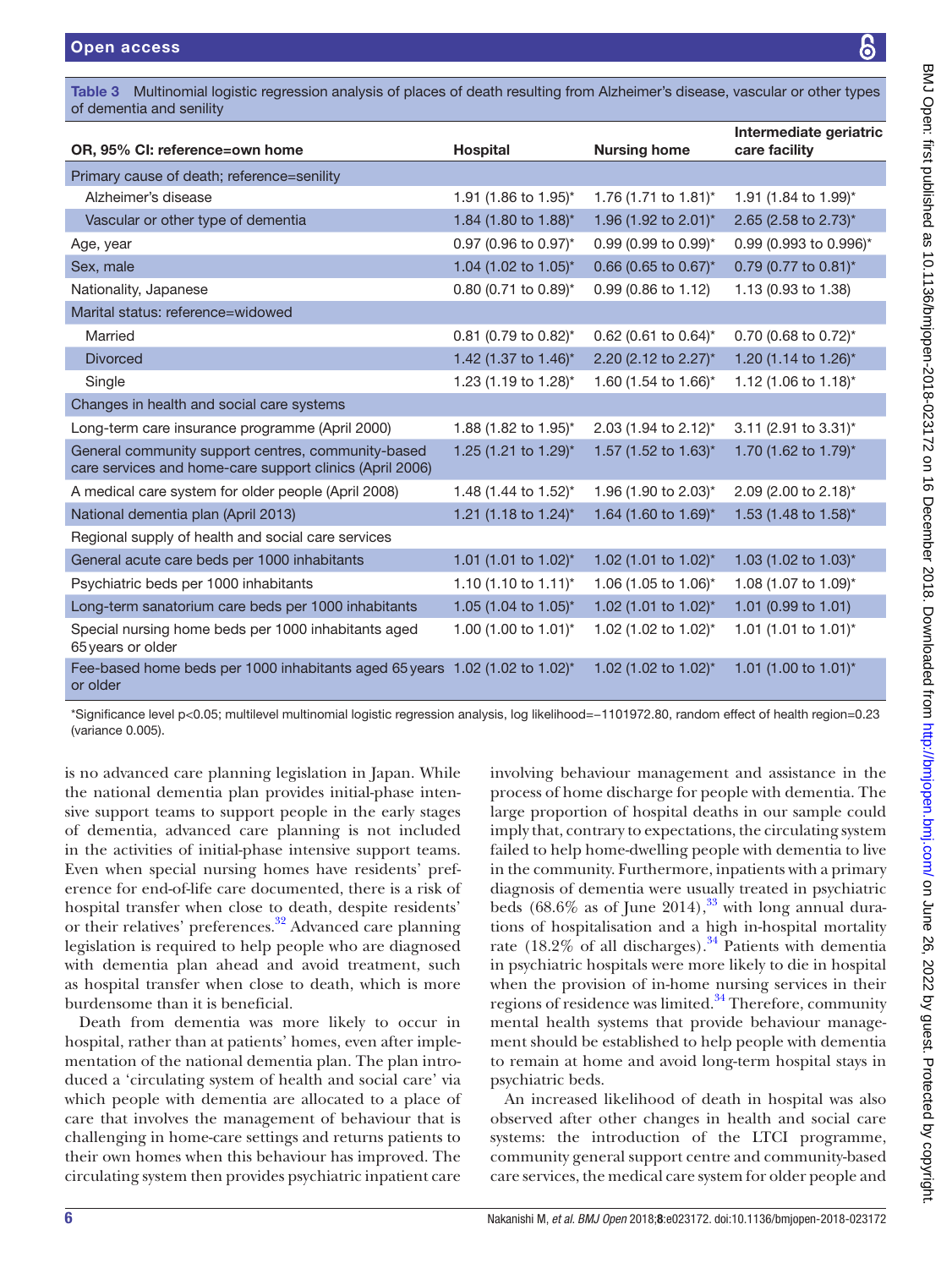home-care support clinics. These policy initiatives aimed to establish home-based health and social care services, to enable older people to stay in their own homes for as long as possible. However, several issues, such as lack of coordination between health and long-term care services and termination of care management when patients are admitted to intermediate geriatric care facilities, special nursing homes or hospitals, have remained.<sup>[9](#page-7-5)</sup> Notably, the availability of fee-based home beds and psychiatric beds was associated with an increased likelihood of death in hospital or an intermediate geriatric care facility. Although intermediate geriatric care facilities provide intermediate care for older patients who require rehabilitation and aim to be discharged home within 3 months, 44.4% of discharged patients were admitted to hospital.<sup>35</sup> The results of the analysis indicated that several transitions could have occurred in end-of-life care, as follows: (1) from a fee-based home to a hospital, (2) from a fee-based home to an intermediate geriatric care facility and (3) from a hospital to an intermediate geriatric care facility. Therefore, the national dementia plan could have failed to address several issues in end-of-life care, against the background of an increasing number of dementia-related deaths. Furthermore, universal health and social care systems should improve care coordination and continuity across various care settings.

There has also been a significant increase in the number of deaths outside hospital. A trend towards an increasing number of deaths in nursing homes was observed during the study period. In addition, the number of fee-based home beds in Japan increased over the two decades for which data were analysed. Greater regional capacity of fee-based home beds was significantly related to the occurrence of dementia-related deaths in nursing homes. This finding is similar to results observed in Finland, where changes to the service structure decreased institutional long-term care facilities and increased the availability of sheltered housing with care.<sup>14</sup> The changes in Japanese health and social care systems were based on the 'ageing in place' policy and aimed at the establish-ment of an integrated community care system.<sup>[36](#page-7-24)</sup> The 'ageing in place' policy included providing older people access to end-of-life care at nursing homes as well as their own homes. These measures directed at end-of-life care may have resulted in increased deaths outside home and inside other facilities. Although group homes were introduced into the LTCI programme and deaths in group homes were included in deaths at patients' own homes, the number of deaths that occurred at patients' own homes generally remained unchanged. In addition, several group homes did not provide end-of-life care to residents.<sup>[37](#page-7-25)</sup> Furthermore, residents in fee-based homes exhibited more severe healthcare needs relative to those observed in residents of special nursing and group homes.<sup>38</sup> Therefore, the increase in the number of deaths in nursing home could have resulted from the increase in the availability of fee-based homes as places of residence to address healthcare needs. End-of-life care for persons

with dementia may be better than at home in some cases due to the presence of severe challenging behaviours and the prolonged period of disability. However, as mentioned above, nursing home residents with dementia were typically transferred to hospital in Japan. $29$  Capacity of end-of-life care in nursing homes should be improved to increase deaths outside hospital but in usual place of care including nursing homes.

#### Strengths and weaknesses of this study

The primary strength of the study lies in the examination of the impact of the national dementia plan on places of dementia-related death in combination with other changes in universal health and social care systems. Other strengths also include the generalisability by use of the national data that are broadly representative of the Japanese population. This study took the first crucial step towards the identification of priorities in national dementia strategies. However, the analyses were subject to limitations associated with mortality data in vital statistics. The data from death certificates did not provide detailed information regarding changes in places of care when close to death. In-hospital deaths of long-stay patients could not be distinguished from hospital transfers of dying residents from their own or nursing homes. The data also lacked information regarding comorbidity. However, as Alzheimer's disease, vascular or other dementias, senility and conditions other than physical illness were recorded as the primary cause of death, a certain level of homogeneity could be assumed in the sample. In addition, dementia might not have been recorded in the death certificates of a number of decedents, such as those whose cause of death was aspiration pneumonia resulting from swallowing difficulty caused by dementia.

### Conclusion and policy implications

Hospital was the predominant place of dementia-related death, regardless of the implementation of the national dementia plan and other policy initiatives. The national dementia plan could have failed to reduce several transitions in end-of-life care against the background of the increasing number of dementia-related deaths. Further strategies should be explored to address (1) advanced care planning legislation, (2) the construction of a community mental health system for behaviour management and (3) care coordination and continuity across various care settings to improve the availability of palliative and end-of-life care at patients' places of residence.

Acknowledgements We thank the Ministry of Health, Labour, and Welfare for its permission and support in the analysis of national death certificate data.

Contributors MN: designed and conceptualised study, data acquisition and curation, data analysis and interpretation, prepared draft manuscript, revised draft manuscript and approved final manuscript for submission. SY: data analysis and interpretation, revised draft manuscript and approved final manuscript for submission. AN: data analysis and interpretation, revised draft manuscript and approved final manuscript for submission.

Funding This research was funded by the JSPS KAKENHI through a Grant-in-Aid for Young Scientists (B) under Grant Number JP15K20796.